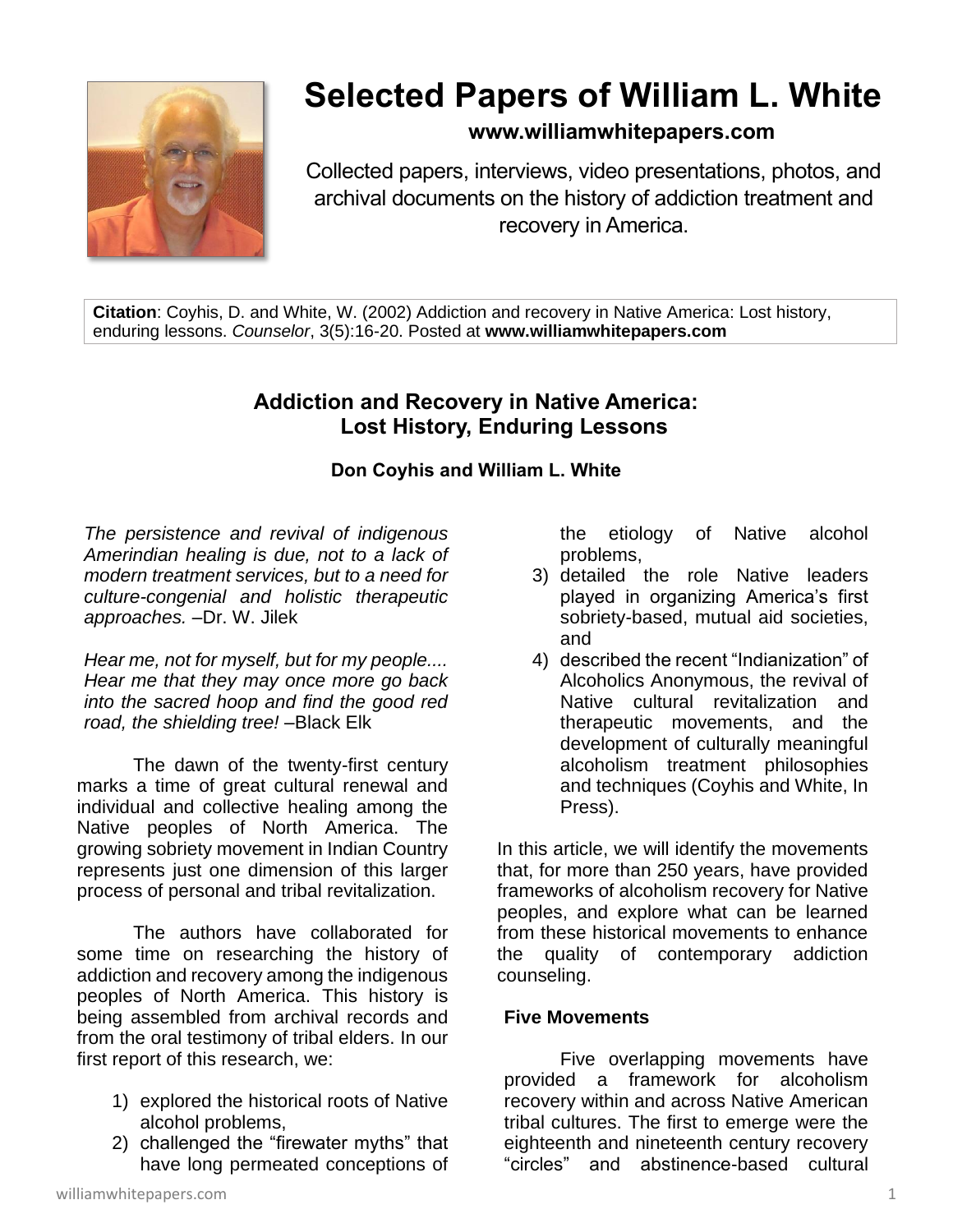revitalization movements of the Delaware Prophets (Papounhan, Wangomend, Neolin, Scatttameck), the Shawnee Prophet (Tenskwatawa) and the Kickapoo Prophet (Kennekuk). These prophetic leaders used their own recoveries from alcoholism to launch abstinence-based, pan-Indian movements that called for the rejection of alcohol and a return to ancestral traditions. Native preachers like Samson Occom, William Apess, and George Copway used their own lives as living proof of the power of Christian conversion and worship to cure alcoholism. The development of new abstinence-based Native religions continued in the nineteenth century, including the Longhouse Religion (Code of Handsome Lake), the Indian Shaker Church and the Native American Church (White, 2000, 2001). These Native religions constitute the most historically enduring frameworks for alcoholism recovery within Native communities. The fourth movement, the "Indianization of Alcoholics Anonymous" (A.A.) (Womak, 1996), began in the 1960s, and represents the growing adaptation of A.A. steps (Coyhis, 1990) and meeting rituals (Jilek-Aall,1981) to enhance A.A. effectiveness within Native communities. The threads of these earlier movements are being woven into the contemporary Wellbriety movement (Coyhis, 2000). White Bison, Inc., an American Indian nonprofit organization and one of the leaders of this new movement, is working to expand recovery support structures within Native communities across North America. This goal is being achieved through recovery education (*Well Nations Magazine*), national recovery awareness walks ("Hoop Journeys"), training indigenous leaders to organize recovery circles ("Firestarters"), hosting recovery celebration events in local Native communities, and advocating for culturally-informed social policies and treatment approaches. One of White Bison's most recent projects is publication of *The Red Road To Wellbriety*, a Native adaptation of the basic text of Alcoholics Anonymous (see www.whitebison.org).

These five movements share many characteristics. They were created by Native men and women who entered recovery after each had been wounded by alcoholism. The religious and revitalization movements they created provided an opportunity, in healing themselves, to heal their families and communities as well. The tradition of "wounded healers" in the arena of alcoholism recovery begins in eighteenth century Native America (White, 2000). This practice drew deeply from the belief in many Native cultures that a dramatic recovery from an illness was a potential sign of one's calling as a healer. The Native leaders of America's first mutual aid societies assumed this role more through ecstatic (experiential) initiation than didactic (formal education) initiation (Jilek 1971; Jilek 1978)—a practice that was later emulated in the rise of alcoholism counseling.

Native American recovery movements rose from the prophetic visions of their leaders. These visions portrayed alcohol as a weapon of cultural conquest and sobriety as a strategy of cultural resistance. The movements identified above were multidimensional movements containing a unique combination of spiritual/religious rebirth, cultural revitalization, personal healing, and, in some cases, political advocacy. All provided a pathway and framework for recovery from alcoholism that inextricably linked the sobriety and health of the individual to the survival and health of the tribe.

#### . **Therapeutic Functions**

Viewed as a whole, these indigenous movements provide a striking list of therapeutic benefits. In fact, one might assess current treatment designs by their ability to achieve these very utilities. Here's some of what they provided:

- *Commitment*: culturally framed rationales for radical abstinence and a call for sobriety and sacrifice to a higher purpose than self (the People).
- *Purification*: rituals of physical and emotional detoxification (fasting, purging, sweating, herbal medicines) and spiritual connection (vision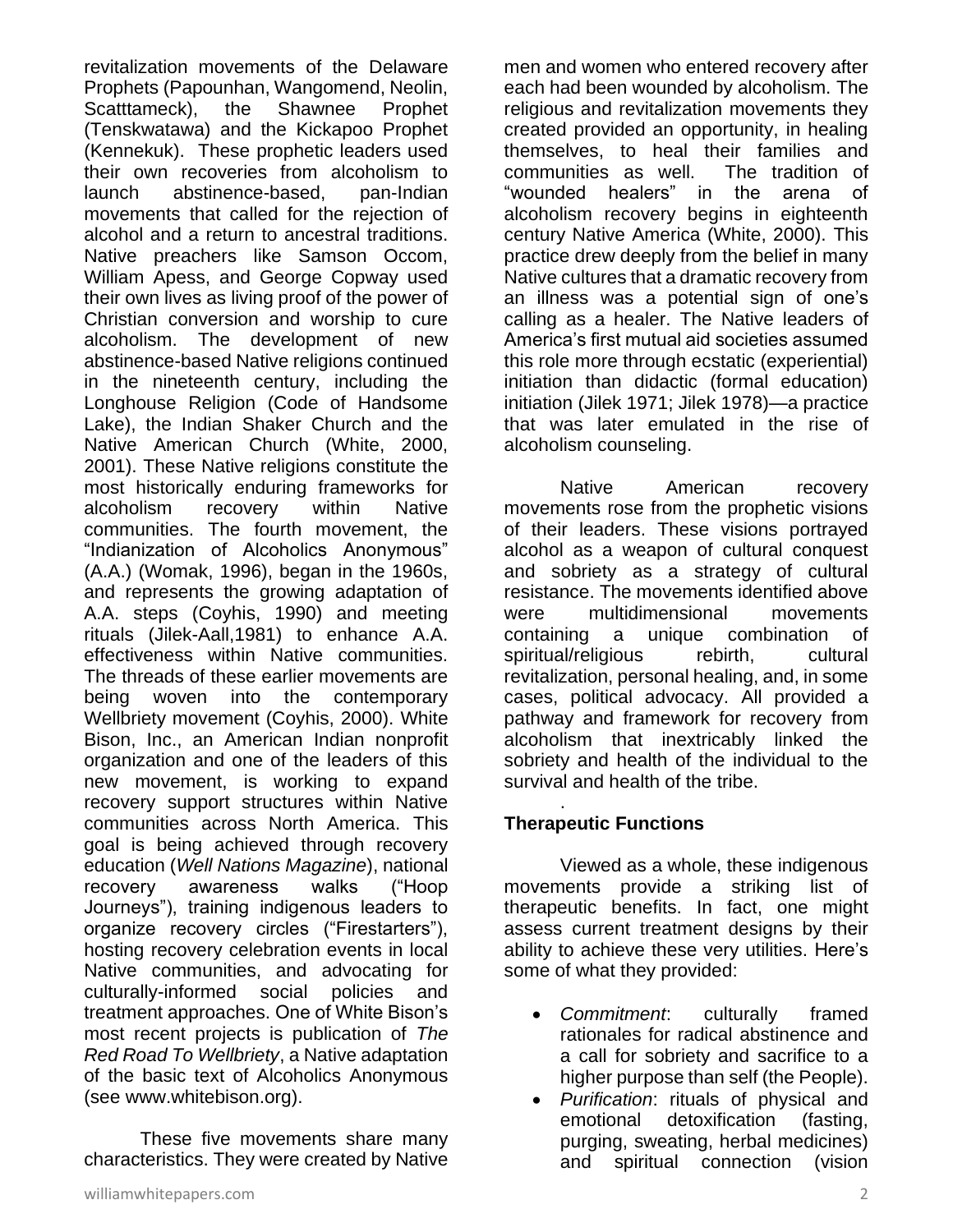quests).

- *Substitution*: replacement of alcohol with other sacred substances, e.g., the "Black Drink," peyote, tobacco, sage, cedar.
- *Identity*: affirmation of personal and cultural identity--connection with ancestral traditions and innate knowledge (the ancestors within).
- *Reconciliation*: mending of family and social relationships.
- *Prescriptions for living*: a reconstruction of values and daily lifestyle (e.g., the Code of Handsome Lake, Peyote Way, the Red Road).
- *Re-connection to Community*: sustained affiliation with a stable network of recovering people supported by a larger cultural community.
- *Ceremon*y: participation in rituals that solidify pro-recovery values and relationships.
- *Story*: the transmission of lifechanging ideas through the ancient oral tradition of storytelling.
- *Meaning*: a worldview of oneself and one's sobriety within the context of Native history, culture and religion.

### **Legacies and Lessons**

What can today's addiction counselor draw from these movements? We would suggest at least five interrelated lessons.

1. *Alcohol and other drug problems in Native America are rooted within complex historical, cultural, political, and economic processes, and the resolution of these problems must reflect a deep understanding of such processes.* Native alcohol problems emerged and continue to emerge through a collision of context and person. While the understanding of the unique vulnerability of each client is essential, so also is an understanding of the ecology within which Native alcohol problems arose and have continued. More specifically, this ecology must be understood in terms of the interconnectedness between the wounding and intergenerational healing of the

individual, the family and a people: the honor of one is the honor of all…the hurt of one is the hurt of all. The resolution of Native alcohol problems must be linked to hope for a people as well as hope for the individual being counseled.

2. *The most viable frameworks of addiction recovery for Native Americans tap the deepest roots of tribal cultures*. The job of the conscientious addiction counselor is to become a student of these cultures--their histories, their organization, their values, their ceremonies and folkways, and their systems of healing. The addiction counselor can help forge a bridge between the treatment agency and tribal cultures by encouraging the involvement of family elders, tribal elders and traditional medicine people (herbalists, shamanic healers, spiritual advisors) in the design and delivery of treatment services for Native clients. The goal here is to create a menu of words, ideas, rituals and experiences within the counseling milieu that can be selectively used by Native people who bring enormous diversity in terms of their personal histories, personalities, religious and spiritual beliefs, and degree of acculturation (Weibel-Orlando, 1987). Such an approach recognizes the multiple sources and patterns of Native alcohol problems as well as the multiple pathways and styles of long-term recovery among Native peoples.

3. *Traditional treatment and mutual support require significant adaptation to enhance their effectiveness with Native Americans.* Native purification and healing practices (sacred dances, the sweat lodge, and talking circles) may have special applicability to Native people suffering from alcoholism who are also estranged from tribal identity, language, and ceremonies (Hall, 1985). Dr. Wolfgang Jilek (1978, 1981) has described the potential therapeutic effects of ceremonies (the Spirit Dance, the Sun Dance and the Gourd Dance) and the potential value in the cross-cultural collaboration between Western and Native healers in the treatment of alcoholism. Bridging the gap between Native and Western healing practices begins with the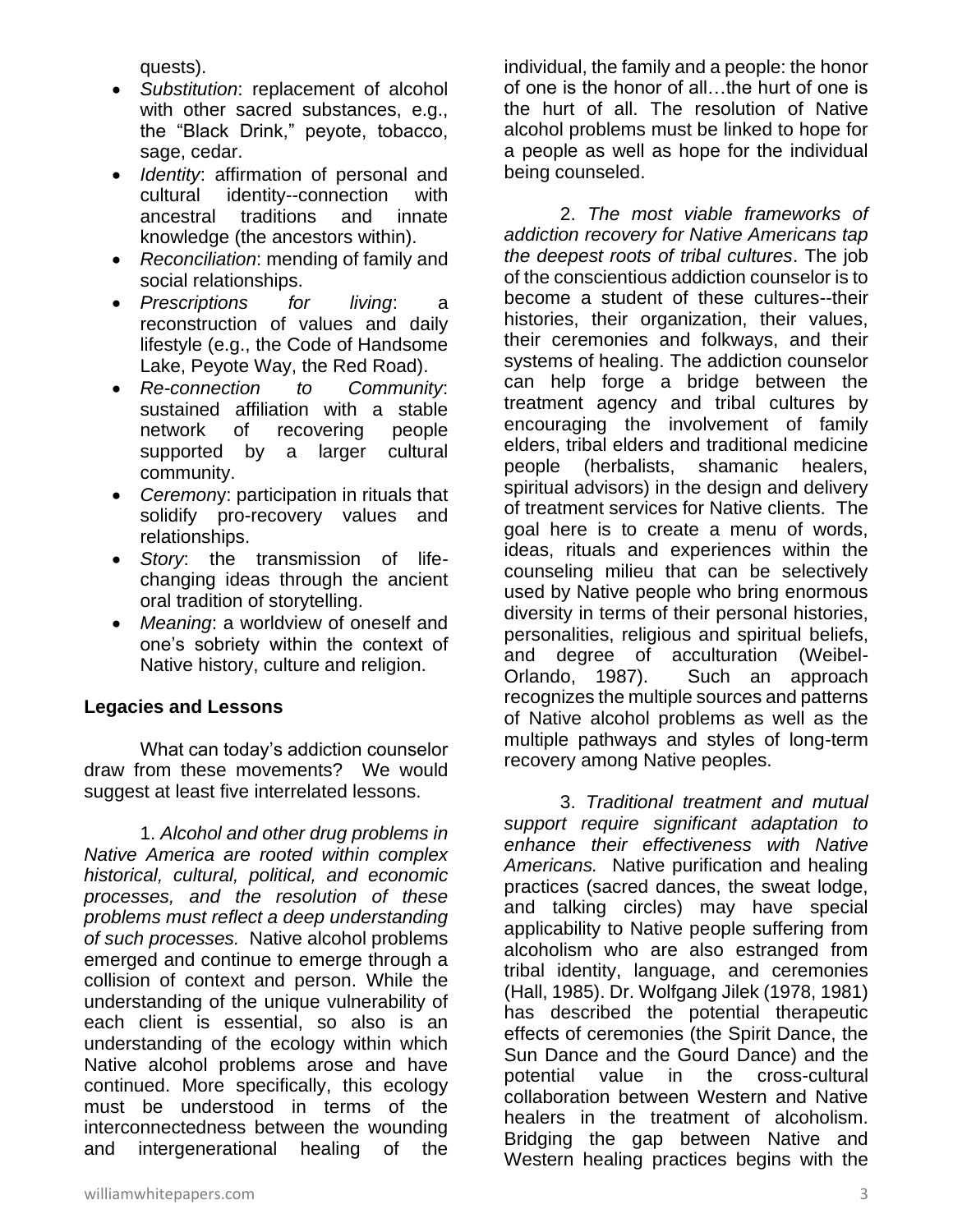mastery of cultural etiquette--the etiquette of respect inherent within verbal and nonverbal (e.g., eye contact, touch, boundaries of personal space) communication rituals, and the recognition that such etiquette varies across and within tribes. Bridging that gap requires delivering such assistance within the elements of particular Native cultures. Such elements include: values (e.g., patience, generosity, cooperation, humility), teaching metaphors (e.g., the medicine wheel), symbols (e.g., the sacred pipe, eagle feathers), rituals (e.g., sweat lodge, smudging ceremonies), traditional skills (e.g., carving, silversmithing), stories, and cultural events (e.g., powwows). It calls for the presence of Indian men and women within the treatment milieu who offer living proof of the redemptive power of recovery and cultural re-connection. The addiction counselor is best viewed as a midwife who helps combine and elicit these healing experiences rather than as the expert who "treats" the client.

4. *Personal recovery for Native Americans is best framed within a broader umbrella of Wellbriety--physical, psychological, relational, and spiritual health.* The concept of Wellbriety is an affirmation of the interconnectedness of all aspects of one's life. At its most practical level, the focus on Wellbriety calls for global rather than categorical assessment, treatment plans that reflect the total vulnerabilities and assets of the person/family/tribe, and advocacy for sustained recovery support systems in the client's physical and cultural environment.

5. *Addiction treatment and recovery support services are best framed within a broader concern for the global health of Native communities, rather than through a singular focus on alcohol- or other drugrelated problems*. The danger in the sometimes exaggerated and narrow focus on Native alcohol problems is that one comes to see alcoholism treatment and alcoholism recovery as a panacea for individuals and tribes instead of viewing Native alcoholism as nested within a much more complex network of political, economic

and social problems that are linked to the history of Native tribes within the United States (Westermeyer, 1974). It is this nexus between the individual, the community and history that has long given religious and cultural revitalization movements an important role in the resolution of Native alcohol problems. This fifth principle, by affirming the inextricable link between personal health and community health, calls upon the addiction treatment agency and the addiction counselor to become actively involved in the communities within which their clients reside or to which they identify.

This person-community link is being conveyed to Native communities across the country within the cultural model of the Healing Forest. When a sick tree is removed from diseased soil, treated, and returned and replanted in the same diseased soil, it gets sick again. What is called for instead is a healing of the tree AND the replacement of diseased elements in the soil with nurturing elements (*Red Road to Wellbriety*, in press). Personal recovery flourishes best in a climate of family health, cultural vitality, political sovereignty, and economic security. What White Bison and other Native recovery advocacy organizations are trying to do is mobilize all segments of Native communities—the tribal councils, schools, churches, service programs, and political and cultural organizations—to forge and then actualize a healing vision for the community. The goal is to create a Healing Forest that creates a synergy between personal and community wellness. Such a synergy is reflected in the words of Andy Chelsea, who as the Shuswap tribal chief at Alkali Lake, declared, "The community is the treatment center" (Abbott, 1998).

#### **A Closing Thought**

There is a long history of harm done in the name of good in the relationship between Native tribes and federal and state governments and other organizations. One of the most egregious of such injuries was the enforced removal of Native children to Indian boarding schools that were designed to destroy the "Indianness" of these children. The motto of William Pratt, the founder of the